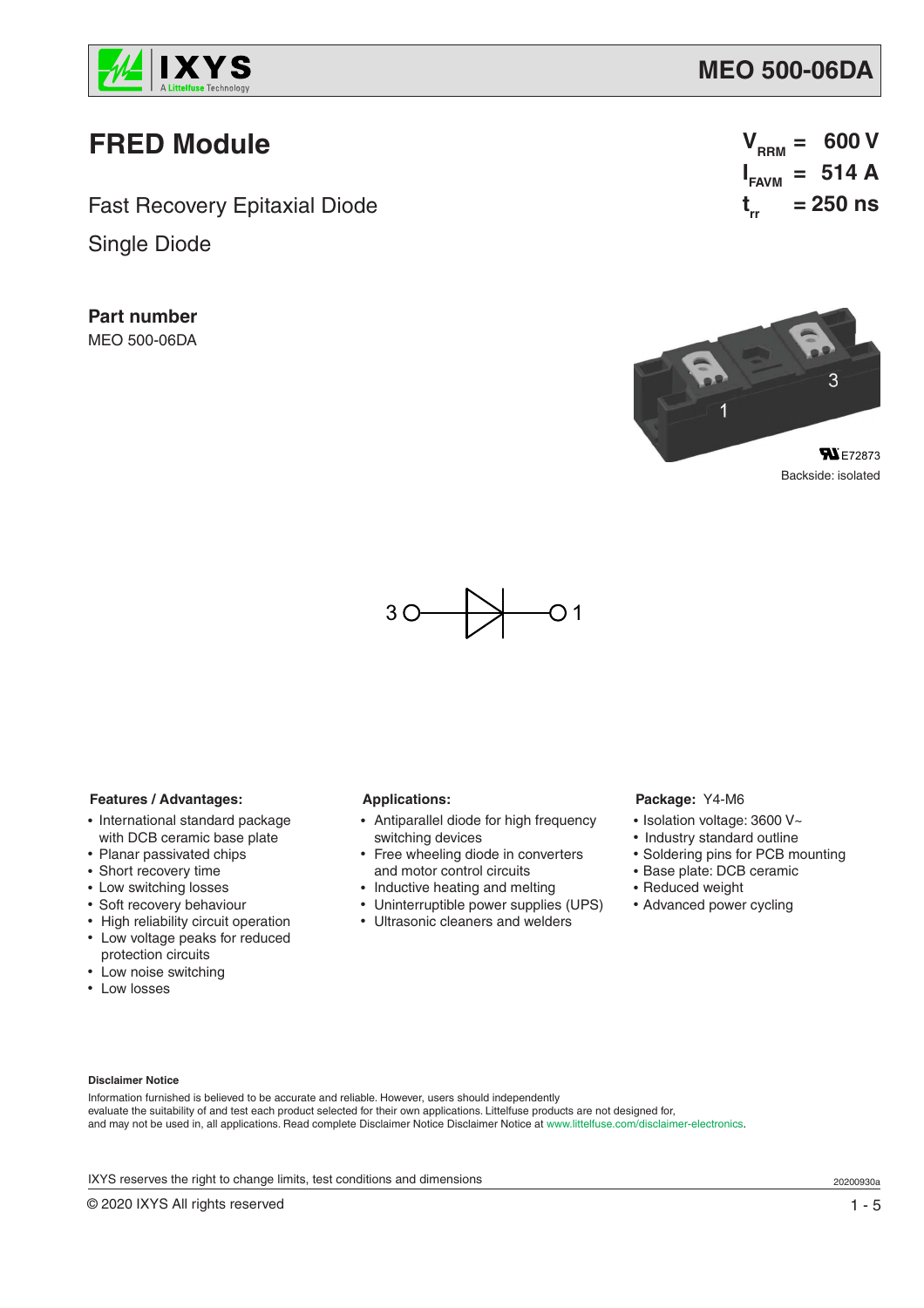

| <b>Diode</b>                                                       |                                                                                |                                                                                                                                                                                                                               |                                                                                    |      | <b>Ratings</b> |                            |                                        |
|--------------------------------------------------------------------|--------------------------------------------------------------------------------|-------------------------------------------------------------------------------------------------------------------------------------------------------------------------------------------------------------------------------|------------------------------------------------------------------------------------|------|----------------|----------------------------|----------------------------------------|
| Symbol                                                             | <b>Definitions</b>                                                             | <b>Conditions</b>                                                                                                                                                                                                             |                                                                                    | min. | typ.           | max.                       |                                        |
| V <sub>RSM</sub>                                                   | max. non-repetitive reverse                                                    |                                                                                                                                                                                                                               | $T_{V,I} = 25^{\circ}C$                                                            |      |                | 600                        | V                                      |
| $\mathbf{V}_{\text{R}_{\underline{\text{R}}\underline{\text{M}}}}$ | max. repetitive reverse                                                        |                                                                                                                                                                                                                               | $T_{V,I} = 25^{\circ}C$                                                            |      |                | 600                        | $\vee$                                 |
| $I_R$                                                              | reverse current                                                                | $\begin{array}{l} \mathsf{V}_{_{\mathsf{R}}}= \mathsf{V}_{_{\mathsf{RRM}}} \\ \mathsf{V}_{_{\mathsf{R}}}=0.8\cdot\mathsf{V}_{_{\mathsf{RRM}}} \\ \mathsf{V}_{_{\mathsf{R}}}=0.8\cdot\mathsf{V}_{_{\mathsf{RRM}}} \end{array}$ | $T_{VJ} = 25^{\circ}C$<br>$T_{VJ} = 25^{\circ}C$<br>$T_{\text{VJ}} = 125^{\circ}C$ |      |                | 5<br>$\overline{4}$<br>160 | mA<br>mA<br>mA                         |
| $V_F$                                                              | forward voltage                                                                | $I_{E} = 300 A$                                                                                                                                                                                                               | $T_{V,J} = 25^{\circ}C$<br>$T_{VJ} = 125^{\circ}C$                                 |      |                | 1.35<br>1.17               | $\vee$<br>V                            |
|                                                                    |                                                                                | $I_c = 520 A$                                                                                                                                                                                                                 | $T_{V1} = 25^{\circ}C$<br>$T_{V,I} = 125^{\circ}C$                                 |      |                | 1.52<br>1.41               | $\vee$<br>V                            |
| $I_{FRMS}$                                                         | <b>RMS</b> forward current                                                     |                                                                                                                                                                                                                               | $T_c = 75^{\circ}$ C                                                               |      |                | 726                        | A                                      |
| $I_{\text{FAV}}$ <sup>①</sup>                                      | average forward current                                                        | $T_c = 75^{\circ}$ C<br>rectangular, $d = 0.5$                                                                                                                                                                                | $T_{V,I} = 150^{\circ}C$                                                           |      |                | 514                        | $\overline{A}$                         |
| $V_{T0}$<br>$r_{\tau}$                                             | threshold voltage<br>slope resistance                                          | for power-loss calculations only                                                                                                                                                                                              | $T_{V,I} = T_{VJM}$                                                                |      |                | 0.85<br>1.09               | $\vee$<br>$m\Omega$                    |
| $\mathbf{R}_{\text{thJC}}$<br>$R_{thCH}$                           | thermal resistance junction to case<br>thermal resistance junction to heatsink |                                                                                                                                                                                                                               |                                                                                    |      | 0.043          | 0.071                      | K/W<br>K/W                             |
| $P_{\rm tot}$                                                      | total power dissipation                                                        |                                                                                                                                                                                                                               | $T_{V,J} = 25^{\circ}C$                                                            |      |                | 1750                       | W                                      |
| $I_{FSM}$                                                          | max. surge forward current                                                     | $(50 Hz)$ , sine<br>$t = 10$ ms<br>$t = 8.3$ ms<br>$(60 Hz)$ , sine                                                                                                                                                           | $T_{V,J} = 45^{\circ}C$                                                            |      |                | 4.80<br>5.28               | kA<br>kA                               |
|                                                                    |                                                                                | $t = 10$ ms<br>$(50 Hz)$ , sine<br>$t = 8.3$ ms<br>$(60 Hz)$ , sine                                                                                                                                                           | $T_{V1} = 150^{\circ}C$                                                            |      |                | 4.32<br>4.75               | kA<br>kA                               |
| $l2$ t                                                             | $Pt$ value for fusing                                                          | $t = 10$ ms<br>$(50 Hz)$ , sine<br>$t = 8.3$ ms<br>$(60 Hz)$ , sine                                                                                                                                                           | $T_{V,J} = 45^{\circ}C$                                                            |      |                | 115.2<br>117.1             | kA <sup>2</sup> S<br>kA <sup>2</sup> S |
|                                                                    |                                                                                | $t = 10$ ms<br>$(50 Hz)$ , sine<br>$t = 8.3$ ms<br>$(60 Hz)$ , sine                                                                                                                                                           | $T_{VJ} = 150^{\circ}C$                                                            |      |                | 93.3<br>94.8               | kA <sup>2</sup> S<br>kA <sup>2</sup> S |
| $t_{rr}$                                                           | max. reverse recovery current                                                  | $I_{F} = 600$ A; -di <sub>r</sub> /dt = 800 A/µs                                                                                                                                                                              | $T_{V,I} = 25^{\circ}C$<br>$T_{\text{VJ}} = 100^{\circ}C$                          |      | 140<br>250     | 200<br>300                 | ns<br>ns                               |
| $I_{\rm RM}$                                                       | reverse recovery time                                                          | $V_B$ = 300 V; L $\leq$ 0.05 µH                                                                                                                                                                                               | $T_{V,J} = 25^{\circ}C$<br>$T_{VJ} = 100^{\circ}C$                                 |      | 70<br>110      | 88<br>132                  | A<br>A                                 |

 $\circledA$   $\mathsf{I}_{\mathsf{FAVM}}$  rating includes reverse blocking losses at  $\mathsf{T}_{\mathsf{VJM}}, \mathsf{V}_{\mathsf{R}} = 0.8 \mathsf{V}_{\mathsf{RRM}},$  duty cycle d = 0.5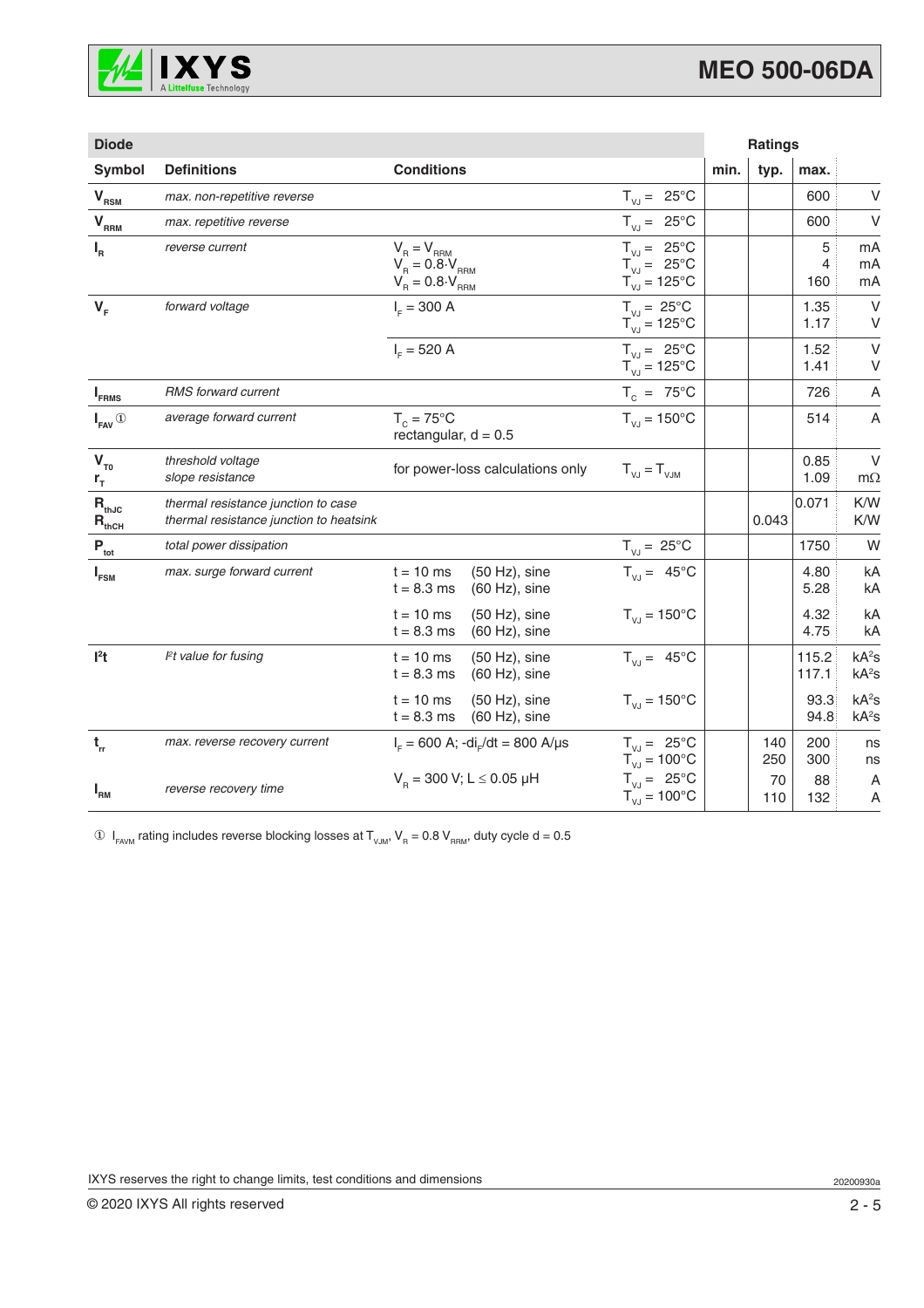

| <b>Package</b>                                                     | <b>Y4-M6</b>                                                                 |                                                              |                                              | <b>Ratings</b> |                     |      |                   |                                           |
|--------------------------------------------------------------------|------------------------------------------------------------------------------|--------------------------------------------------------------|----------------------------------------------|----------------|---------------------|------|-------------------|-------------------------------------------|
| Symbol                                                             | <b>Definitions</b>                                                           | <b>Conditions</b>                                            |                                              |                | min.                | typ. | max.              |                                           |
| <b>I</b> RMS                                                       | <b>RMS</b> current                                                           | per terminal                                                 |                                              |                |                     |      | 300               | A                                         |
| $\mathsf{T}_{\mathsf{vJ}}$<br>$T_{op}$<br>$T_{\text{stg}}$         | virtual junction temperature<br>operation temperature<br>storage temperature |                                                              |                                              |                | $-40$<br>-40<br>-40 |      | 150<br>125<br>125 | $^{\circ}C$<br>$^{\circ}C$<br>$^{\circ}C$ |
| Weight                                                             |                                                                              |                                                              |                                              |                |                     | 150  |                   | g                                         |
| $M_{\text{D}}$                                                     | mounting torque                                                              |                                                              |                                              |                | 2.25                |      | 2.75              | Nm                                        |
| $M_{\tau}$                                                         | terminal torque                                                              |                                                              |                                              |                | 4.5                 |      | 5.5               | Nm                                        |
| $\mathbf{d}_{\mathsf{Spp/App}}$<br>$\mathbf{d}_{\mathsf{Spb/Apb}}$ |                                                                              | creepage distance on surface   striking distance through air | terminal to terminal<br>terminal to backside | 14.0<br>16.0   | 10.0<br>16.0        |      |                   | mm<br>mm                                  |
| $V_{\text{\tiny{ISOL}}}$                                           | <i>isolation</i> voltage                                                     | 1 second<br>$=$<br>$t = 1$ minute                            | 50/60 Hz, RMS; $I_{ISOL} \le 1$ mA           |                | 3600<br>3000        |      |                   | V<br>V                                    |



Data Matrix: *part no.* (1-19), DC + *PI* (20-25), *lot.no.#* (26-31), *blank* (32), *serial no.#* (33-36)

| Ordering | <b>Ordering Number</b> | <b>Marking on Product</b> | <b>Delivery Mode</b> | Quantity   Code No. |
|----------|------------------------|---------------------------|----------------------|---------------------|
| Standard | MEO 500-06DA           | MEO 500-06DA              | Box                  | 464643              |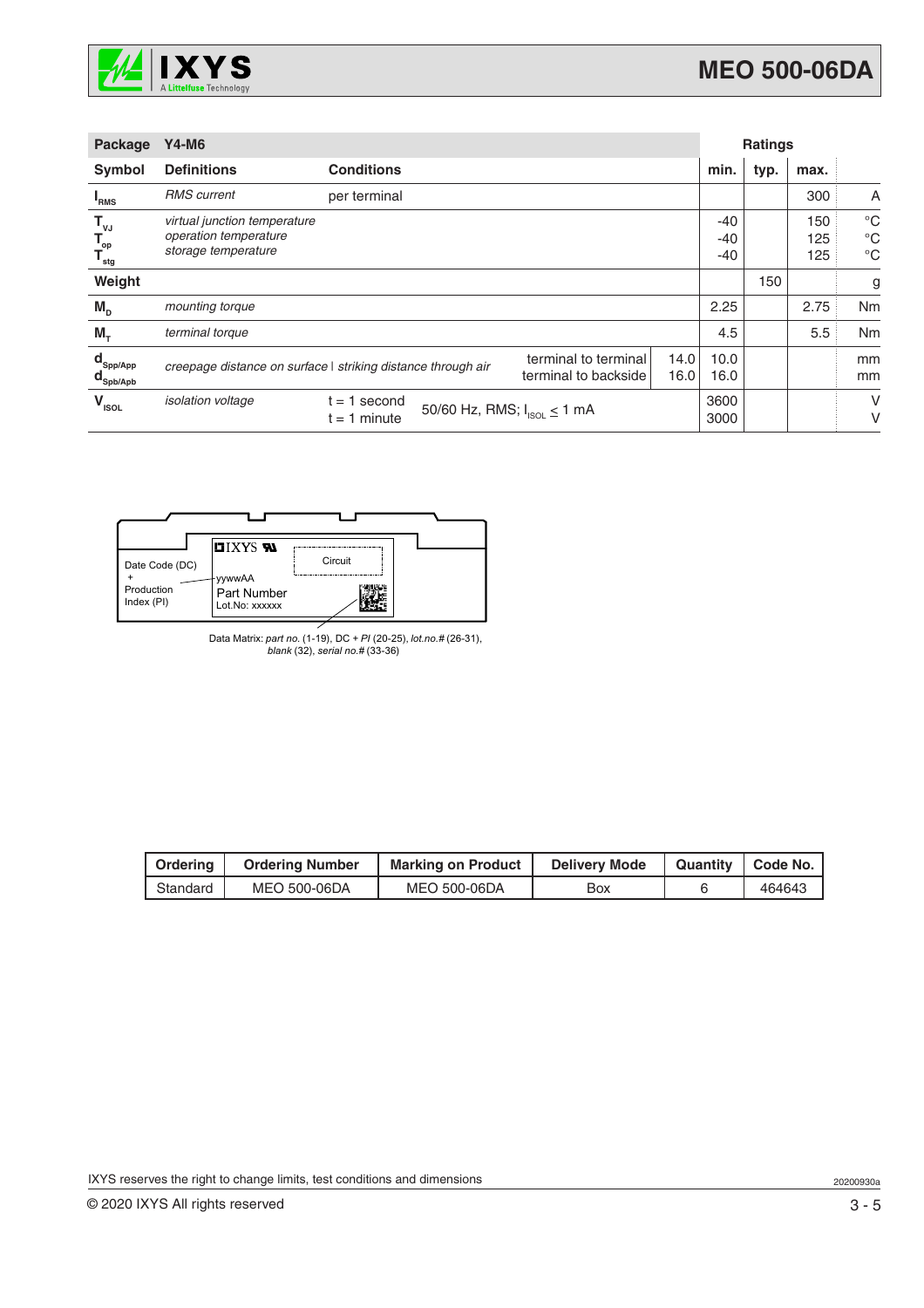

#### **Outlines Y4-M6**



| Dim. | <b>MIN</b><br>[mm] | <b>MAX</b><br>[mm] | <b>MIN</b><br>[inch] | <b>MAX</b><br>[inch] |
|------|--------------------|--------------------|----------------------|----------------------|
| a    | 30.0               | 30.6               | 1.181                | 1.205                |
| b    |                    | typ. 0.25          | typ. 0.010           |                      |
| C    | 64.0               | 65.0               | 2.520                | 2.559                |
| d    | 6.5                | 7.0                | 0.256                | 0.275                |
| e    | 4.9                | 5.1                | 0.193                | 0.201                |
| h    | 93.5               | 94.5               | 3.681                | 3.720                |
| j    | 79.5               | 80.5               | 3.130                | 3.169                |
| k    | 33.4               | 34.0               | 1.315                | 1.339                |
| ı    | 16.7               | 17.3               | 0.657                | 0.681                |
| m    | 22.7               | 23.3               | 0.894                | 0.917                |
| n    | 22.7               | 23.3               | 0.894                | 0.917                |
| O    | 14.0               | 15.0               | 0.551                | 0.591                |
| р    | typ. 10.5          |                    | typ. 0.413           |                      |









IXYS reserves the right to change limits, test conditions and dimensions